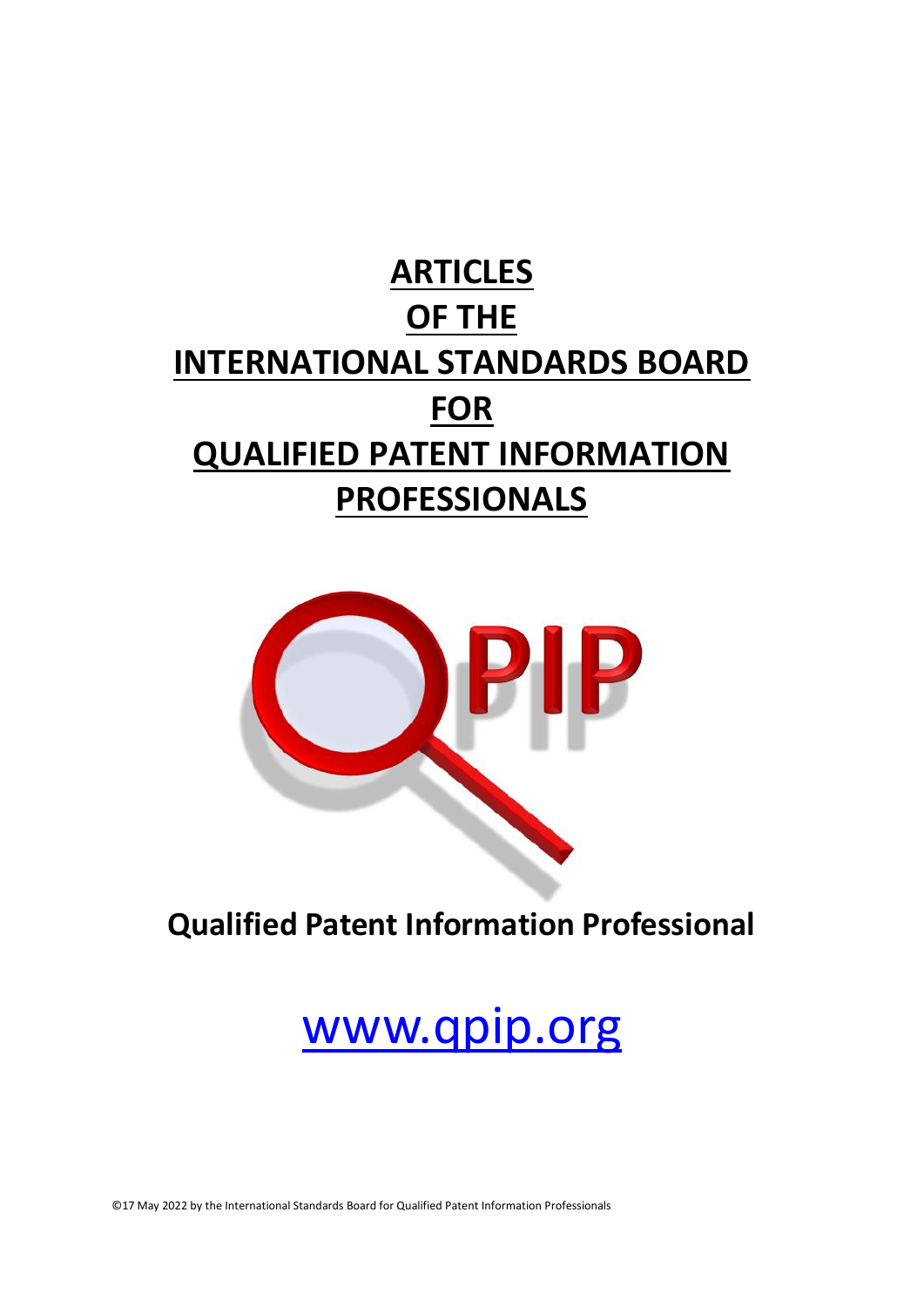## <span id="page-1-0"></span>**Table of Articles**

| <b>ARTICLE 1</b> |  |
|------------------|--|
| <b>ARTICLE 2</b> |  |
| <b>ARTICLE 3</b> |  |
| <b>ARTICLE 4</b> |  |
| <b>ARTICLE 5</b> |  |
| <b>ARTICLE 6</b> |  |
| <b>ARTICLE 7</b> |  |
| <b>ARTICLE 8</b> |  |
| <b>ARTICLE 9</b> |  |
|                  |  |
|                  |  |
|                  |  |
|                  |  |
|                  |  |
|                  |  |
|                  |  |
|                  |  |
|                  |  |
|                  |  |
|                  |  |
|                  |  |
|                  |  |
|                  |  |

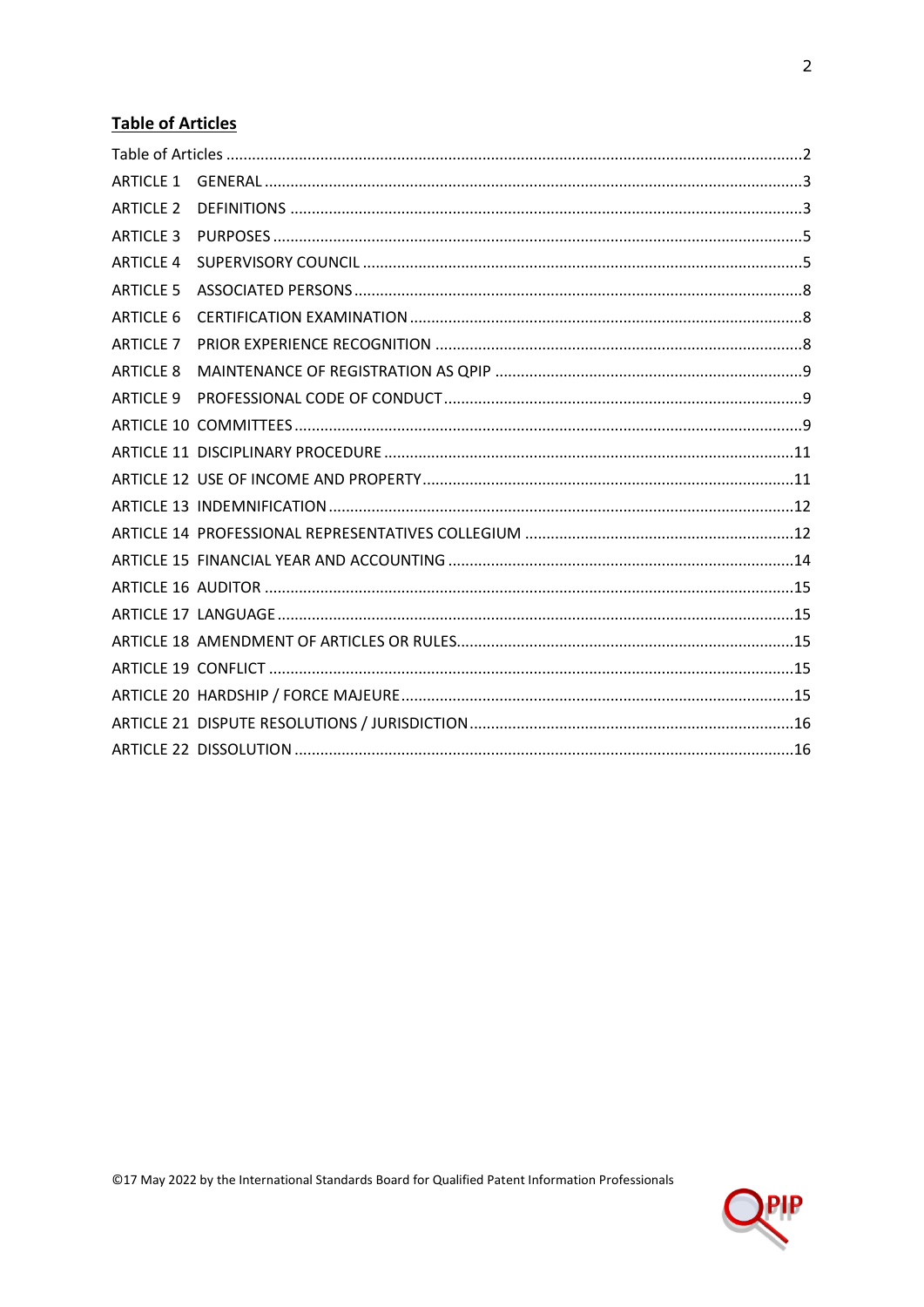## **Articles of the International Standards Board for Qualified Patent Information Professionals (ISBQPIP)**

#### ↑[Table of Articles](#page-1-0)

#### **ARTICLE 1 GENERAL**

- <span id="page-2-0"></span>**1.1** The name of the incorporated foundation is: ISBQPIP.
- **1.2** The ISBQIP has its statutory seat in The Hague.
- **1.3** The ISBQPIP is expressly a non-profit organisation.
- **1.4** The ISBQPIP may keep its secretariat at any place considered suitable to be chosen by the Supervisory Council.

#### ↑[Table of Articles](#page-1-0)

#### **ARTICLE 2 DEFINITIONS**

<span id="page-2-1"></span>In these Articles, the following terms will have the following meanings:

"Articles" are the Articles of the ISBQPIP for defining the organisation and its purpose;

"Chairperson" is a natural person who is the president of the ISBQPIP, and is responsible for making sure that business is conducted in accordance with to the Articles and Rules and that matters are dealt with in an orderly, efficient manner;

"Committee" is a group of natural persons appointed by the Supervisory Council to perform tasks in support of furthering one or more of the purposes of the ISBQPIP;

"ISBQPIP" is the International Standards Board for Qualified Patent Information Professionals;

"Patent agent" is a natural person who is currently registered as a patent agent and has the capacity to act before a national or regional patent office;

"Patent attorney" is a natural person who is currently registered as a patent attorney and has the capacity to act before a national or regional patent office;

"Patent information professional" is a natural person who searches, analyses, selects and reports on patent information and other related information such as but not limited to scientific, technical, business, and legal information to support business decision-making;

"Patent examiner" is a natural person who is currently employed by a national or regional patent office to inspect and to grant patent specifications in accordance with national or regional patent law;

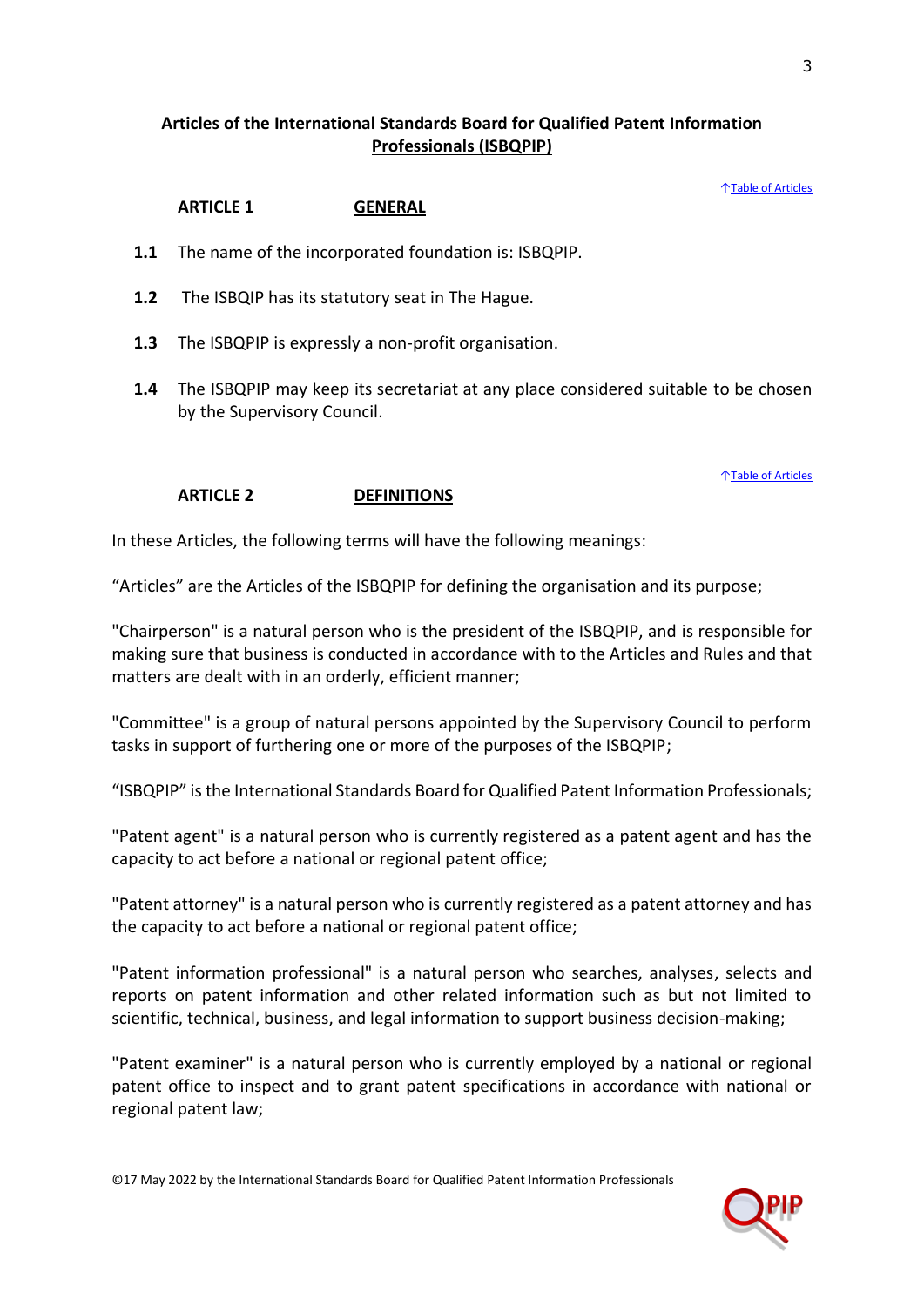"Patent law" is a body of law pertaining to the procurement and exploitation of patent rights within a jurisdiction;

"Prior Experience Recognition" acknowledgement of a person's knowledge and skills that were acquired prior to a person's application for acknowledgement of that person's knowledge and skills;

"Professional Representatives Collegium" is the body within the ISBQPIP that has the duty to supervise the policy of the Supervisory Council and the general course of action.

"Qualified Patent Information Professional (QPIP)" is a natural person who has met the requirements in order to be registered as a Qualified Patent Information Professional;

"Rules" are the Rules used by the ISBQPIP to administer the Articles;

"Secretary" is a natural person who prepares and distributes Supervisory Council meeting agendas, records meeting minutes and keeps custody of the ISBQPIP's records and ensures all the legal requirements of incorporation are carried out;

"Secretariat" is a body appointed by the Supervisory Council to assist with administrative duties to be performed;

"Simple majority" is taken to mean more than 50% of the votes casted;

"Supervisory Council" is the governing body within the ISBQPIP whose duty it is to oversee, manage and mediate the activities of each sub-committee;

"The Act" is Title 2, Book 2 of the Dutch Civil Code;

"Treasurer" is a natural person who collects and receives all fees and contributions due to the ISBQPIP, makes all payments authorised by the Supervisory Council and keeps accurate accounts and books showing the financial activities of the ISBQPIP with complete details of all receipts and expenditures made in connection with the activities of the ISBQPIP; and

"Vice chairperson" is a natural person and is the vice president of ISBQPIP. The vice chairperson shall assist the Chairperson in ensuring that the agreed tasks and functions of the Board are carried out.

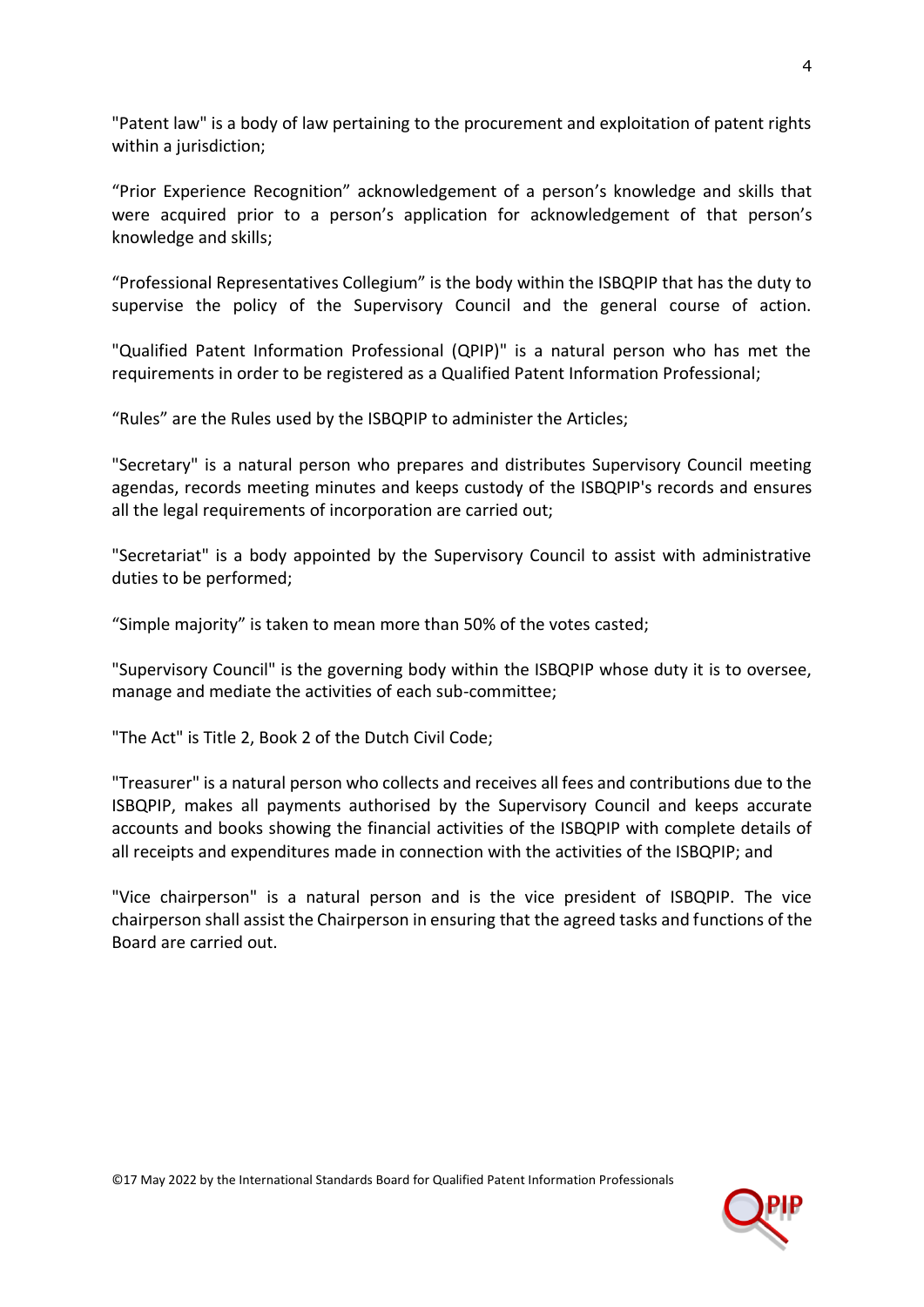5

## **ARTICLE 3 PURPOSES**

<span id="page-4-0"></span>The purposes of the ISBQPIP are:

- **3.1** To set and administer the examination for becoming a Qualified Patent Information Professional (QPIP);
- **3.2** To determine the educational and professional qualifications required to sit the QPIP examination;
- **3.3** To accredit courses of study that contribute to the preparation for the QPIP examination;
- **3.4** To register QPIPs and to maintain the register;
- **3.5** To determine the continued professional development requirements for renewal as a QPIP and audit its fulfilment;
- **3.6** To receive and assess any complaints made against a QPIP about their professional conduct; and
- **3.7** To establish and maintain a code of professional conduct for QPIPs.

↑[Table of Articles](#page-1-0)

## **ARTICLE 4 SUPERVISORY COUNCIL**

<span id="page-4-1"></span>The activities of the ISBQPIP shall be governed by a Supervisory Council constituted as provided in ARTICLE [4.2](#page-5-0).

- <span id="page-4-2"></span>**4.1** The Supervisory Council
	- **4.1a** Shall control and manage the business, finances and activities of the ISBQPIP incidental or conducive to the purposes set out in [ARTICLE 3](#page-4-0) and the exercise of the powers of the ISBQPIP in accordance with these Articles, and the powers given by the Act, and shall draft an annual report accounting for its acts;
	- **4.1b** Shall have the authority to execute all financial and legal transactions on behalf of the ISBQPIP;
	- **4.1c** May invest and deal with the money of the ISBQPIP not immediately required for the purposes stated in [ARTICLE 3](#page-4-0) in such a manner as deemed fit by the Supervisory Council;
	- **4.1d** Subject to these Articles and the Act, may perform all such acts deemed to be necessary by the Supervisory Council for the proper management of the business and activities of the ISBQPIP, including, if considered by the Supervisory Council to be necessary or convenient, the appointment of one or more person to perform the act;

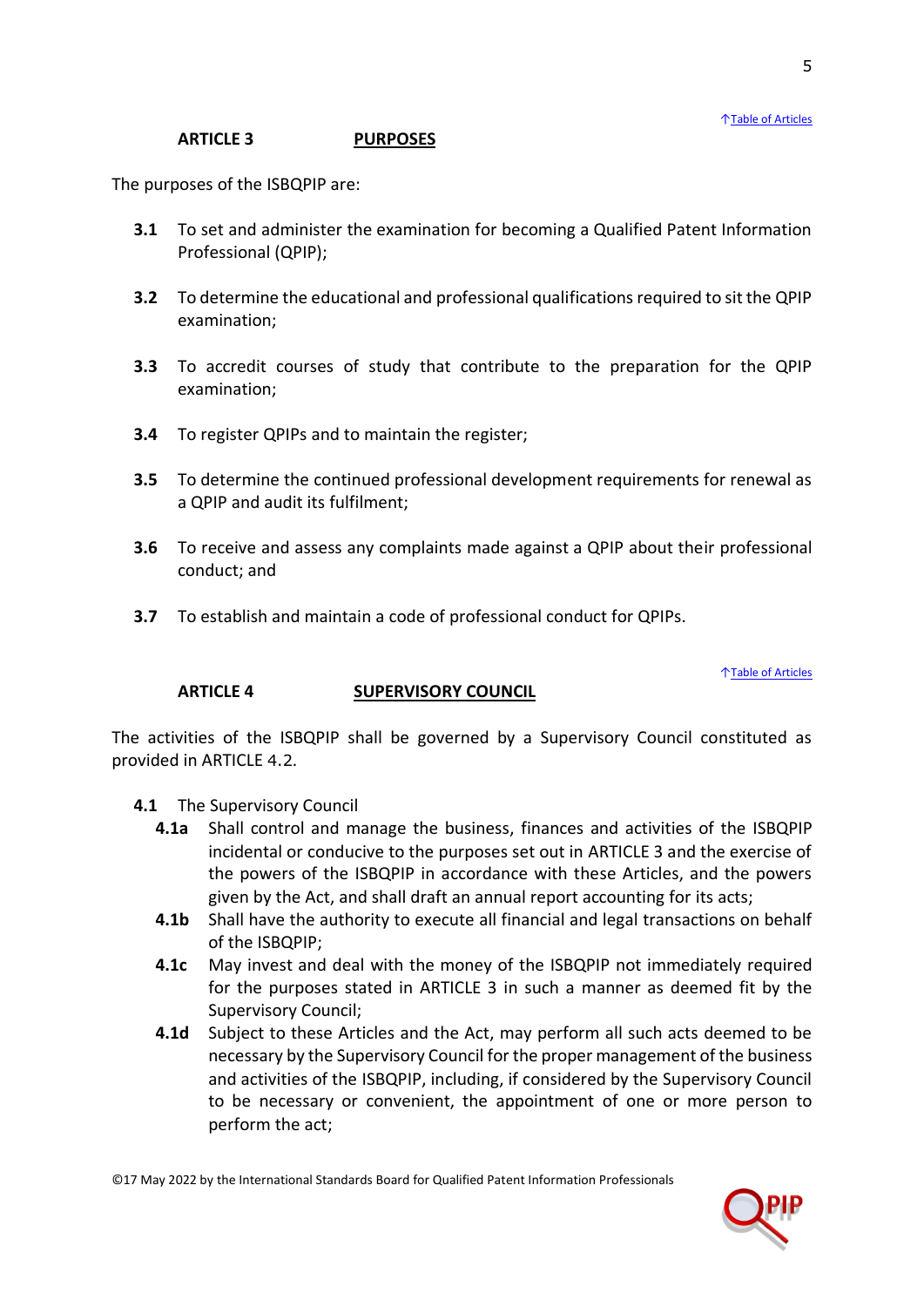- **4.1e** May appoint, employ, remove or suspend such managers, clerks, secretaries, servants, workmen and other persons as may be necessary for the efficient administration of the ISBQPIP;
- **4.1f** Shall decide and impose penalties on a QPIP including issuing reprimand and suspending or cancelling registration in the event the registered QPIP does not meet the requirements specified in [ARTICLE 8](#page-8-0) and [ARTICLE 9;](#page-8-1)
- <span id="page-5-0"></span>**4.1g** Shall be responsible for establishing, maintaining and administering a Register of QPIPs.
- <span id="page-5-1"></span>**4.2** The Supervisory Council shall consist of at least five (5) members and no more than nine (9) members appointed by the Professional Representatives Collegium in accordance with ARTICLE 14.1(2), and shall include
	- (1) A chairperson;
	- (2) A vice chairperson;
	- (3) A secretary;
	- (4) A treasurer.
	- **4.2b** A member of the Supervisory Council shall not simultaneously hold more than one of the offices referred to in ARTICLE [4.2](#page-5-0).
	- **4.2c** A member of the Supervisory Council shall not simultaneously be a member of the Professional Representative Collegium and/or the Regulatory and Disciplinary Committee.
- **4.3** Each member of the Supervisory Council shall be a natural person who at the time of appointment has either been
	- (1) Employed or self-employed for a period of ten (10) years, immediately preceding the appointment to hold office, as either a patent information professional, patent attorney, patent agent or patent examiner; or
	- (2) Registered as a Qualified Patent Information Professional (QPIP) for a period of five (5) consecutive years immediately preceding the appointment to hold office.
- **4.4** At least one (1) of the members of the Supervisory Council shall reside in a different continent than the other members at the time of appointment.
- <span id="page-5-2"></span>**4.5** The members of the Supervisory Council shall be appointed, for a term of three (3) years, in accordance with RULES 1 and 2, unless death, resignation, removal or another inability prevents the person from serving as a member of the Supervisory Council.
- **4.6** A member may at any time give notice in writing of his or her resignation from the Supervisory Council with effect from such date as the member indicates.
- **4.7** In the event of absence or inability of one or more of the members of the Supervisory Council, the remaining members are charged with the entire management.

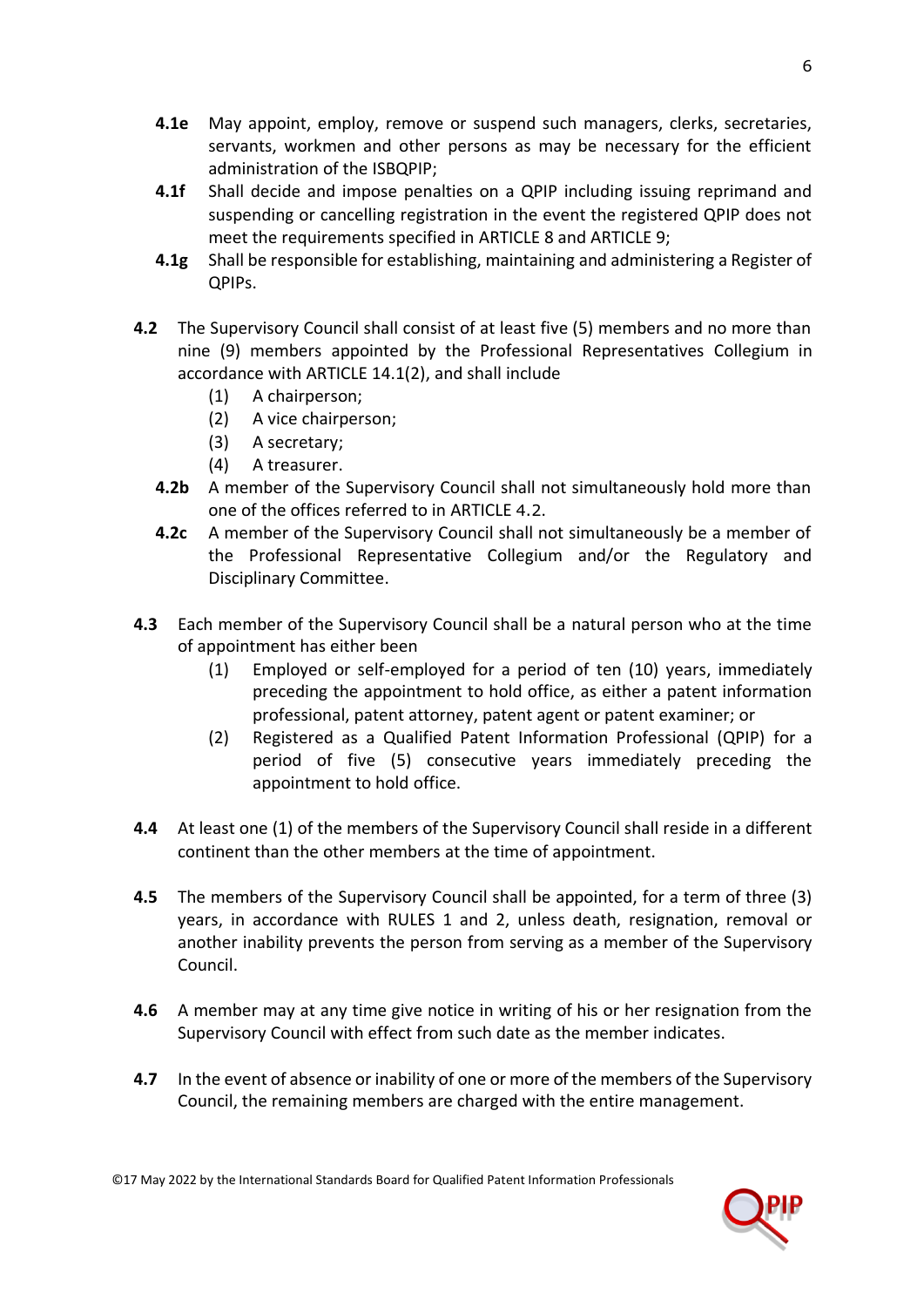In the event of absence or inability of all members of the Supervisory Council, the ISBQPIP will be managed temporarily by the chair of the Professional Representatives Collegium.

- **4.8** The chairperson shall be unanimously named by the members of the Supervisory Council.
- **4.9** The Supervisory Council shall appoint from among its members a vice chairperson, secretary, and treasurer.
- **4.10** The Supervisory Council may by simple majority remove any member referred to in ARTICLE [4.2](#page-5-1) before the expiration of that member's term and request the Professional Representatives Collegium to appoint another member in accordance with ARTICLE [4.5](#page-5-2), the newly appointed member will serve the remaining term of the former committee member. Also the Professional Representatives Collegium may suspend or remove a member of the Supervisory Council. A suspension, which not will be followed within three months by a decision to remove ends by expiration of this term. Before the decision for suspension will be taken the Professional Representatives Collegium will discuss the situation with the Supervisory Council except for the member whose removal is cause of the discussion. This member of the Supervisory Council will be allowed to react on the intended course of action before the Professional Representatives Collegium will decide for removal.
- **4.11** Natural persons who are employed by the ISBQPIP may not become a member of the Supervisory Council.
- **4.12** Meetings of the Supervisory Council will be held at a location determined by the chair of the Supervisory Council or his substitute, or in a digital surrounding or, if all members agree, in a different way.
- **4.13** The Supervisory Council shall convene as many times as desired by the chair or at least two of the other members of the Supervisory Council, but at least once per calendar year.
- **4.14** The quorum for a Supervisory Council meeting shall be established when more than half of the Supervisory Council members are present.
- <span id="page-6-0"></span>**4.15** The Supervisory Council shall take decisions by a simple majority of the quorum. In the event of a tie the chairperson of the Supervisory Council shall have the casting vote.
- **4.16** A member of the Supervisory Council who has a direct or indirect personal interest that conflicts with the interests of the ISBQPIP shall immediately report this to the chairman of the Supervisory Council and provide all relevant information.

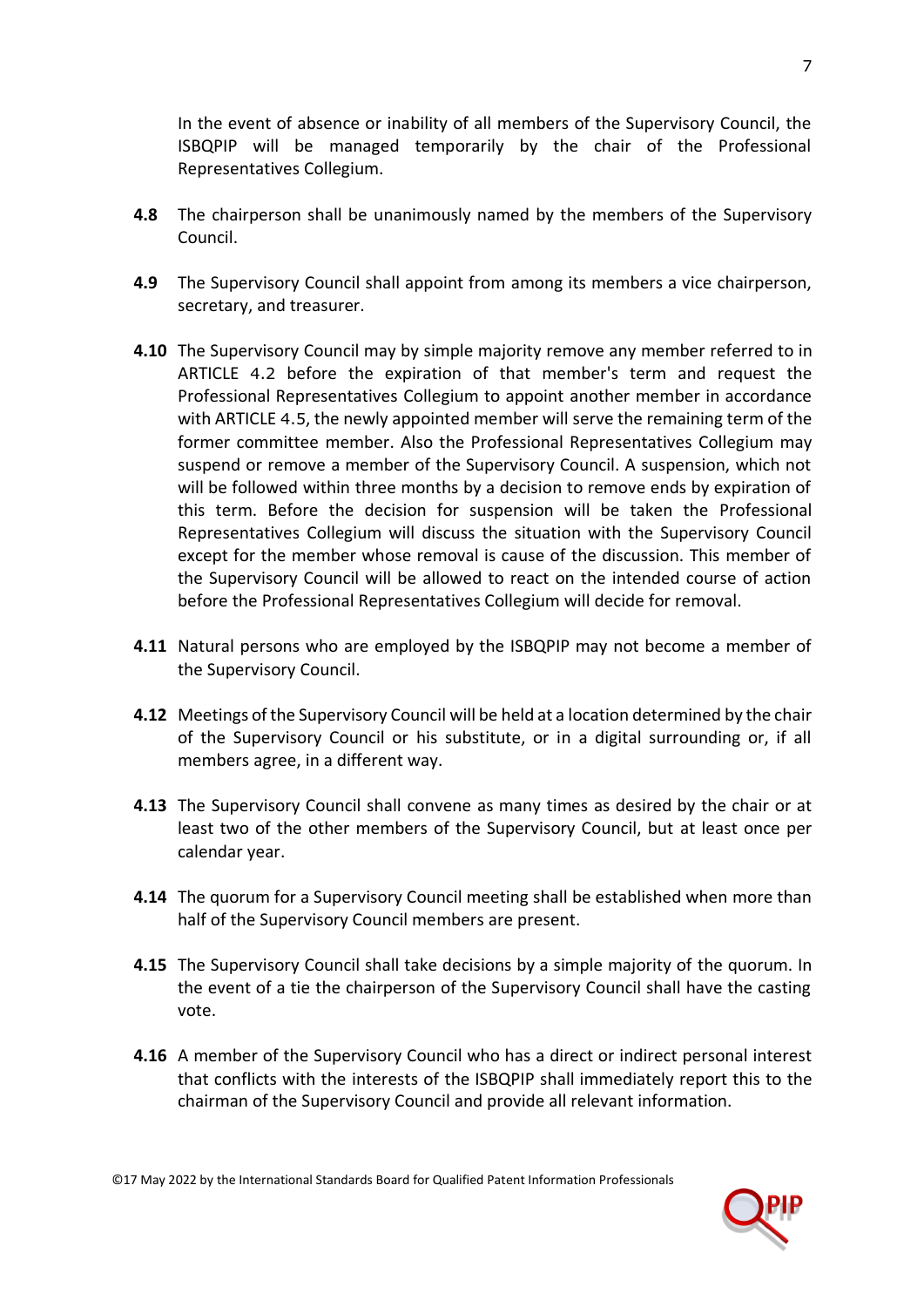The other members will decide in accordance with Article 4.15 whether there is an interest that conflicts with the interest of the ISBQPIP, in the absence of the person concerned.

A member of the Supervisory Council shall not participate in the deliberations and decision-making if the member concerned has a direct or indirect personal interest that conflicts with the interests of the ISBQPIP.

If, as a result, no decision can be taken due to a lack of quorum, the decision will nevertheless be taken by the remaining members of the Supervisory Council with a written record of the considerations on which the decision is based.

- **4.17** The chairperson and the treasurer shall each be individually authorised signatories and each may represent the ISBQPIP without the signature of the other. The other Supervisory Council members may represent the ISBQPIP as joint authorised signatories, with at least two signatures required. The Supervisory Council may nominate any of the other Supervisory Council members as an individually authorised signatory.
- **4.18** The individually authorised signatories cannot enter into any obligation with financial consequences for the ISBQPIP unless approved by the Supervisory Council in accordance with Article [4.15](#page-6-0) and **Error! Reference source not found.**.

↑[Table of Articles](#page-1-0)

#### **ARTICLE 5 ASSOCIATED PERSONS**

<span id="page-7-0"></span>The ISBQPIP recognizes the following categories of associated persons:

- **5.1** A registered QPIP, being a natural person who has met the requirements in order to be registered as a QPIP, and as such being accepted by the Supervisory Council.
- **5.2** An associate, being a natural person who hasfiled an application for Prior Experience Recognition or who has filed an application for enrolment for the certification examination, and as such being accepted by the Supervisory Council.

↑[Table of Articles](#page-1-0)

#### **ARTICLE 6 CERTIFICATION EXAMINATION**

- <span id="page-7-3"></span><span id="page-7-1"></span>**6.1** The examination is designed to establish whether a candidate is qualified to practise as a Qualified Patent Information Professional.
- **6.2** The examination shall be held at least once every two (2) years.

↑[Table of Articles](#page-1-0)

#### <span id="page-7-2"></span>**ARTICLE 7 PRIOR EXPERIENCE RECOGNITION**

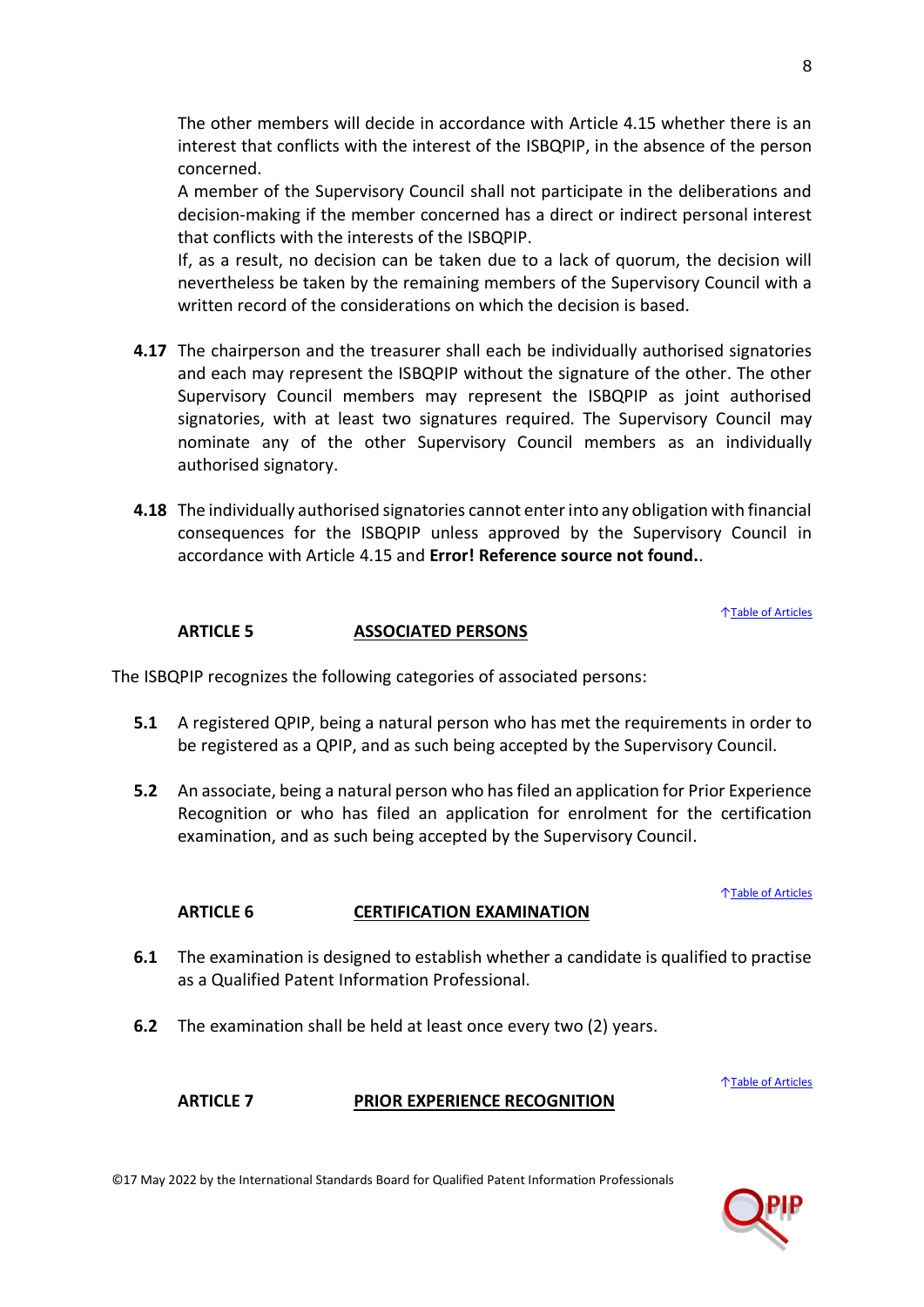Natural persons seeking recognition of prior experience in lieu of successfully completing the certification examination may apply to the ISBQPIP for permission to represent themselves as a QPIP. The criteria for eligibility are defined in the Rules and the Supervisory Council decides on acceptation of said persons an accordance with Article [4.15](#page-6-0) and **Error! Reference source not found.**.

#### ↑[Table of Articles](#page-1-0)

#### **ARTICLE 8 MAINTENANCE OF REGISTRATION AS QPIP**

- <span id="page-8-0"></span>**8.1** In order to maintain registration as a QPIP, the QPIP shall
	- **8.1a** Pay an annual renewal fee as indicated in the Rules by 31 December; and
	- **8.1b** Keep a record of all Continued Professional Development (CPD) activity undertaken by the QPIP from 1 January to 31 December of each year.
- **8.2** CPD activity must be recorded in sufficient detail as specified in the Rules to show that the minimum CPD requirements have been met in accordance with the Rules.
- <span id="page-8-3"></span>**8.3** Should a QPIP fail to show that the minimum requirements for CPD have been met, the registration as a QPIP shall be terminated with immediate effect subject to any exemptions as specified in the Rules.
- **8.4** In the event registration as a QPIP is terminated with immediate effect in accordance with ARTICLE [8.3](#page-8-3), the candidate will need to successfully complete the certification examination as set out in [ARTICLE 6](#page-7-1) in order to become registered as a QPIP.

#### ↑[Table of Articles](#page-1-0)

## **ARTICLE 9 PROFESSIONAL CODE OF CONDUCT**

<span id="page-8-1"></span>The Supervisory Council shall establish and maintain a publicly available code of professional conduct to which QPIPs must adhere in order to maintain registration as a QPIP.

#### ↑[Table of Articles](#page-1-0)

#### **ARTICLE 10 COMMITTEES**

- <span id="page-8-5"></span><span id="page-8-2"></span>**10.1** The Supervisory Council has the power to establish any committees in line with the purposes stated in [ARTICLE 3.](#page-4-0)
- **10.2** The Supervisory Council shall at least establish an Accreditation Committee, an Examination Committee, a Qualifications and Continued Professional Development Committee, and a Regulatory and Disciplinary Committee.
	- **10.2a** Each member of each committee specified in ARTICLE [10.2](#page-8-4) shall be a natural person who at the time of appointment has either been:
		- (1) Registered as a QPIP; or

<span id="page-8-4"></span>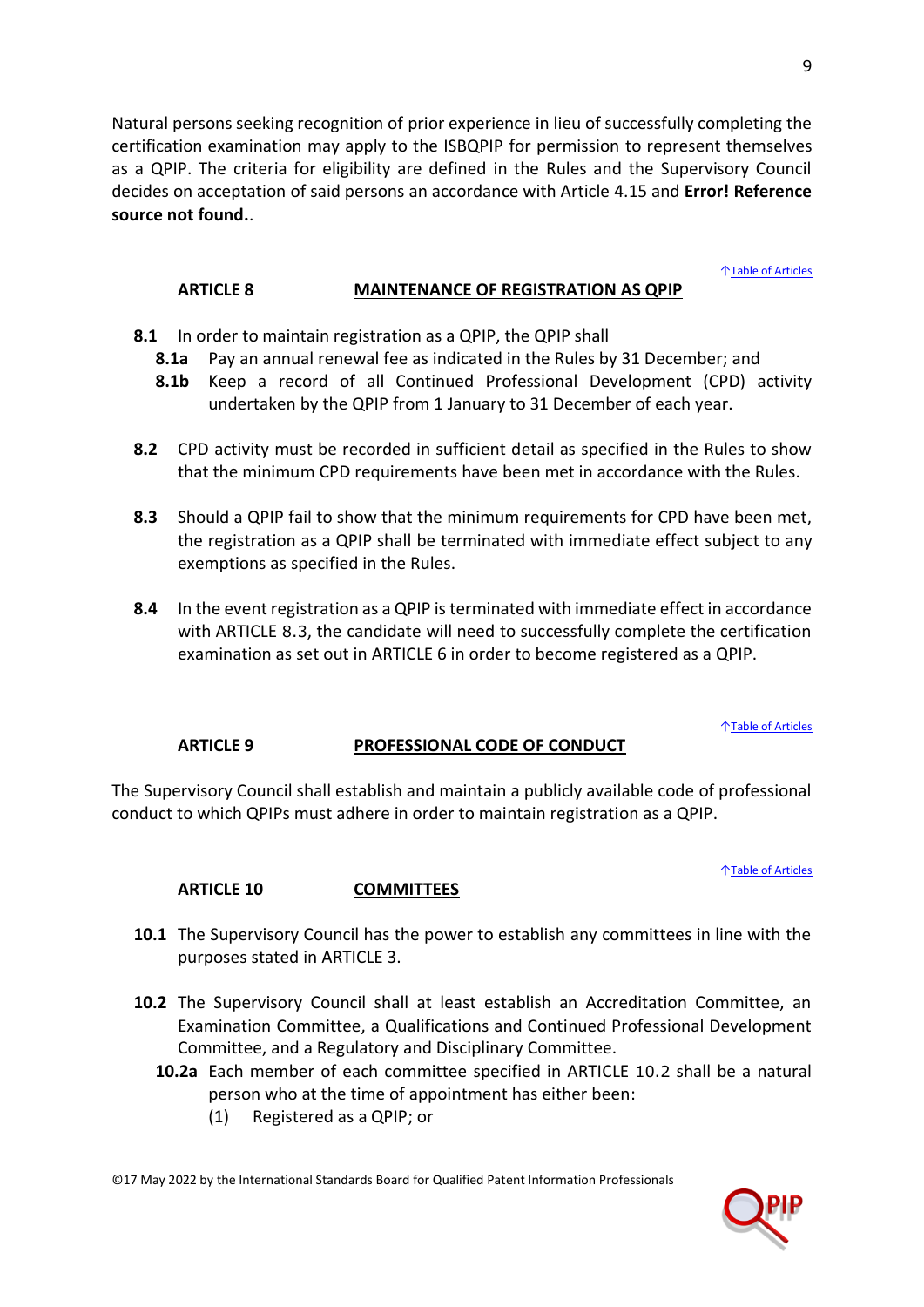- (2) Employed or self-employed on a full-time basis as a patent information professional, patent attorney or patent agent for a period of ten (10) years immediately preceding the appointment; or
- (3) Employed as a patent examiner on a full-time basis for a period of ten (10) years immediately preceding the appointment.
- **10.3** The Accreditation Committee
	- **10.3a** Shall have at least the following duty:
		- (1) Reviewing applications for accreditation for training or courses and making recommendations to the Supervisory Council to accredit training or courses that provide suitable content of sufficient level as defined in the Rules to prepare candidates for the examination;
- **10.4** The Examination Committee
	- **10.4a** Shall have at least the following duties:
		- (1) Preparing the certification examination papers in accordance with ARTICLE [6.1](#page-7-3) and the associated marking sheets; and
		- (2) Reviewing the candidates' examination papers.

## **10.5** The Qualifications and Continued Professional Development Committee

- **10.5a** Shall have at least the following duties:
	- (1) Advising the Supervisory Council on the qualifications for being eligible to sit the certification examination referred to in [ARTICLE 6;](#page-7-1)
	- (2) Reviewing applications for Enrolment in the Certification Examination and deciding whether a candidate is eligible to sit the certification examination in accordance with the eligibility requirements specified in the Rules;
	- (3) Reviewing applications for Prior Experience Recognition and deciding whether an applicant has met all of the eligibility requirements as specified in the Rules;
	- (4) Determining the continued professional development requirements necessary for maintaining registration as a QPIP;
	- (5) Receiving and assessing inquiries concerning whether a proposed activity or event is recognised as an activity or event for which CPD points can be obtained; and
	- (6) Assigning the number of points awarded for participation in the event or activity proposed in accordance with ARTICLE [10.5a\(5](#page-9-0)).
- <span id="page-9-0"></span>**10.6** The Regulatory and Disciplinary Committee
	- **10.6a** Shall have at least the following duties:
		- (1) Reviewing any act or omission related to the ISBQPIP which improperly interferes with the functioning or activities of the ISBQPIP or otherwise damages the ISBQPIP or its reputation for which the committee may impose a penalty or punishment as prescribed in the Rules with the exception of any complaints made against a QPIP, which shall be dealt with in accordance with ARTICLE [10.6a\(4](#page-10-2));

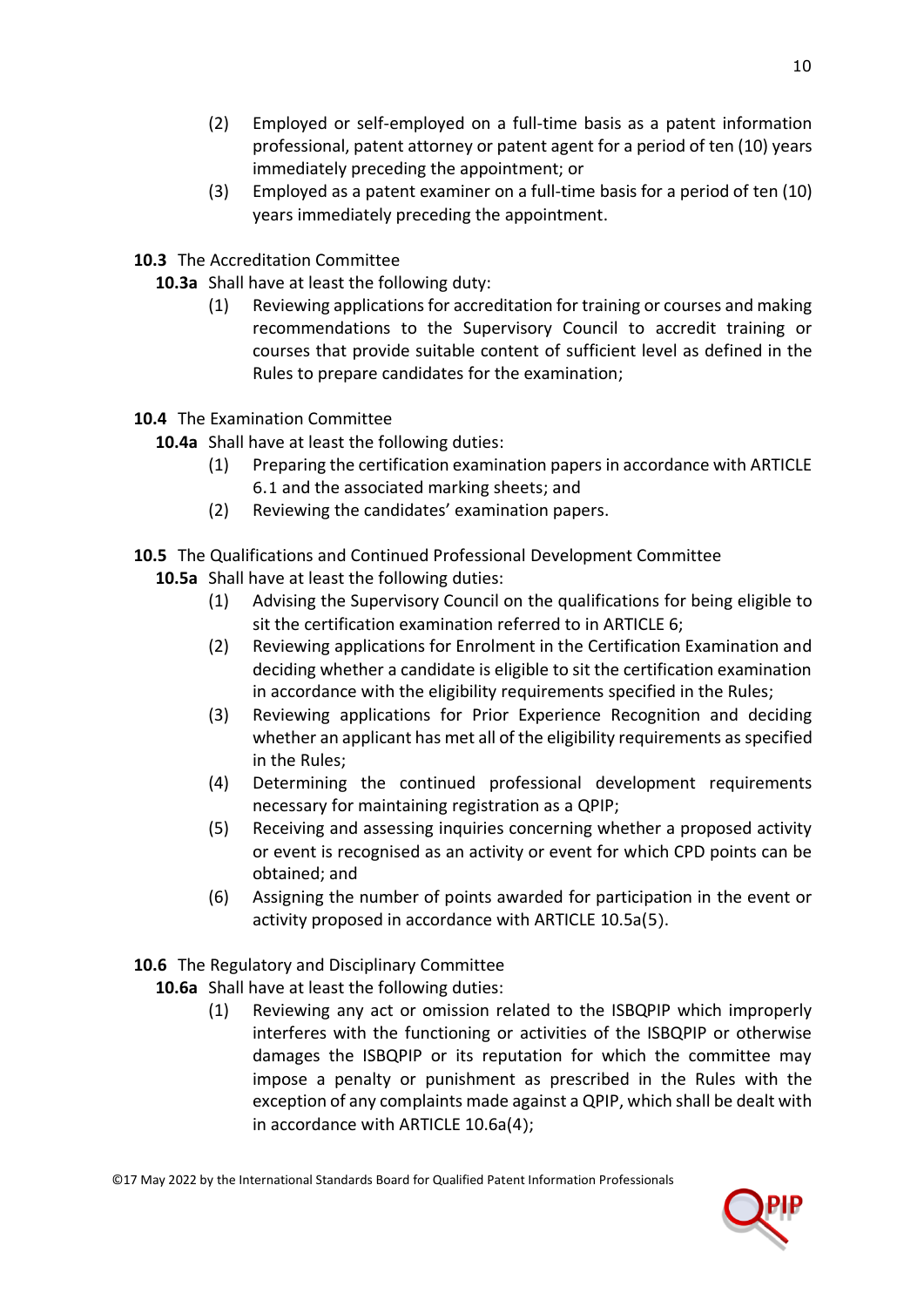- (2) Assessing compliance of QPIPs with the CPD requirements prescribed in the Rules the assessment carried out in a manner prescribed in the Rules;
- (3) Receiving and assessing any requests from a QPIP for an exemption in respect of the CPD requirements prescribed in the Rules;
- <span id="page-10-2"></span>(4) Receiving and assessing any written complaints made against a QPIP about the person's professional conduct;
- (5) Making recommendations to the Supervisory Council for amending the Code of Conduct referred to in [ARTICLE 9](#page-8-1) as necessary;
- **10.7** Ad-hoc Advisory Committee(s)
	- **10.7a** May be established with the duty of providing technical, legal, and/or administrative advice regarding any matters relevant to the ISBQPIP; and
	- **10.7b** Shall have a number of members, a scope, and a term that the Supervisory Council shall establish and modify according to the indications provided by the Supervisory Council and one or more of the committees.

#### ↑[Table of Articles](#page-1-0)

## **ARTICLE 11 DISCIPLINARY PROCEDURE**

- <span id="page-10-0"></span>**11.1** A complaint in accordance with ARTICLE [10.6a\(4](#page-10-2)) may be filed against a QPIP by any natural person or legal entity.
- **11.2** The complaint must contain the information as specified in the Rules.
- **11.3** The QPIP shall be informed of the complaint by the Regulatory and Disciplinary Committee and be given an opportunity to respond to the allegations made within the complaint.
- **11.4** The committee shall make a recommendation to the Supervisory Council on the best course of action in the committee's opinion concerning any complaint against a QPIP.

#### ↑[Table of Articles](#page-1-0)

## **ARTICLE 12 USE OF INCOME AND PROPERTY**

- <span id="page-10-1"></span>**12.1** The income and property of ISBQPIP must be used solely for the purposes stated in [ARTICLE](#page-4-0) 3.
- <span id="page-10-3"></span>**12.2** Members of the Supervisory Council shall receive no compensation for services rendered when performing a duty in accordance with [ARTICLE](#page-4-0) 3.
- **12.3** Notwithstanding ARTICLE [12.2](#page-10-3), the Treasurer shall reimburse a member of the Supervisory Council or a member of a committee (established in accordance with ARTICLE [10.1](#page-8-5)) any reasonable expenses necessarily incurred by the member when performing a duty in accordance with [ARTICLE](#page-4-0) 3.

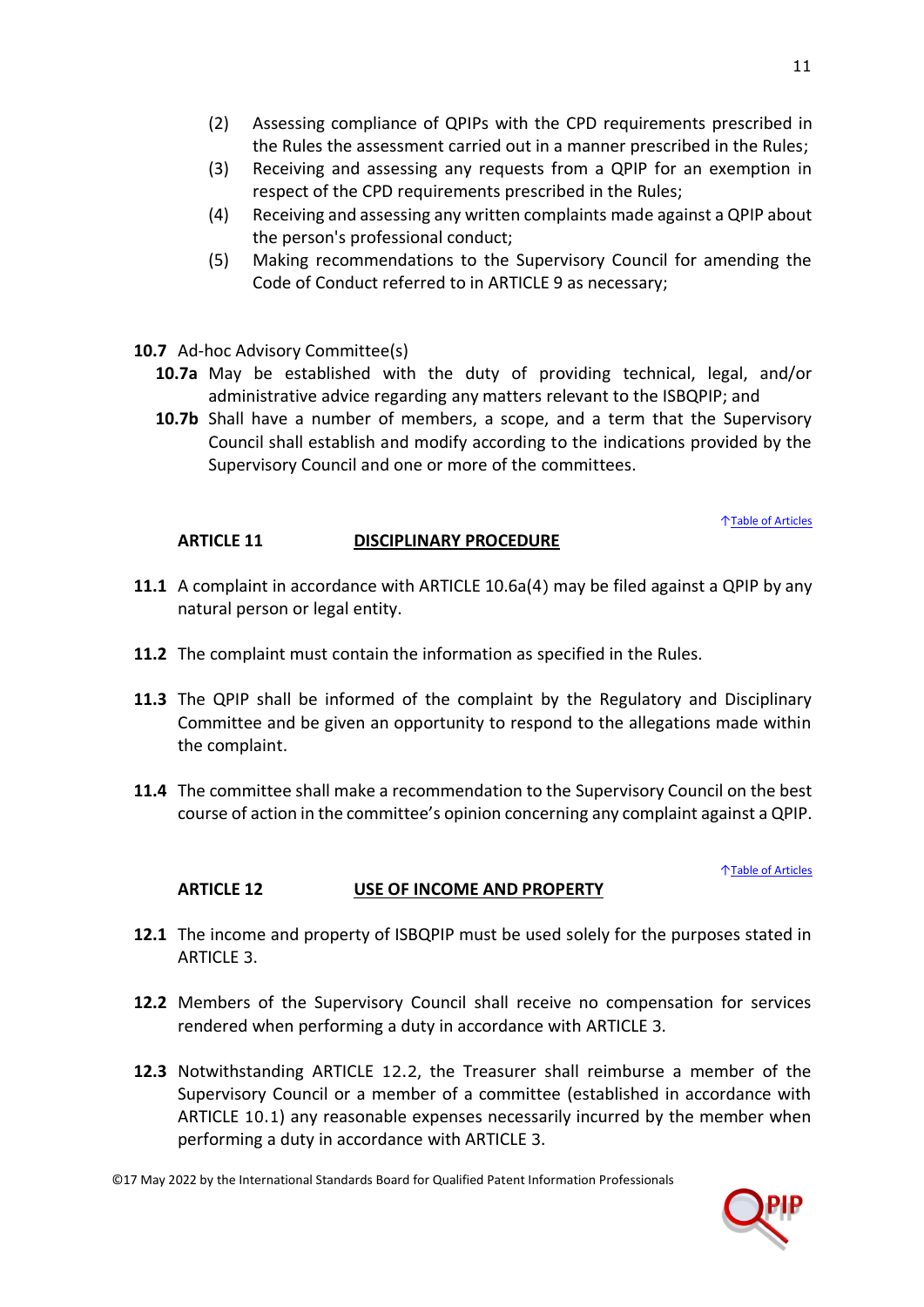#### ↑[Table of Articles](#page-1-0)

## **ARTICLE 13 INDEMNIFICATION**

- <span id="page-11-3"></span><span id="page-11-0"></span>**13.1** Each person who is or was a member of the Supervisory Council, a member of a committee established in accordance with ARTICLE [10.1](#page-8-5), an employee, a nondirector volunteer, or an agent of the ISBQPIP, or is or was serving at the request of the ISBQPIP as a director, officer, partner, trustee, employee, non-director volunteer or agent of another foreign or domestic corporation, business corporation, partnership, joint venture, trust or other enterprise shall be indemnified by the ISBQPIP to the fullest extent permitted by the laws of The Netherlands.
- **13.2** The ISBQPIP may purchase and maintain insurance on behalf of any person who is or was a member of the Supervisory Council, a member of a committee established in accordance with ARTICLE [10.1](#page-8-5), an employee, a non-director volunteer, or an agent of the ISBQPIP, or is or was serving at the request of the ISBQPIP as a director, officer, partner, trustee, employee, non-director volunteer or agent of another foreign or domestic corporation, business corporation, partnership, joint venture, trust or other enterprise against any liability asserted against the person and incurred by the person in any such capacity or arising out of the person's status as such, whether or not the ISBQPIP would have power to indemnify the person against the liability under these Articles or by applicable law.
- **13.3** If there is any change of The Netherlands' statutory provisions applicable to the ISBQPIP relating to the subject matter of this [ARTICLE 13,](#page-11-0) then the indemnification to which any person shall be entitled under this [ARTICLE 13](#page-11-0) shall be determined by the changed provisions, but only to the extent that the change permits the ISBQPIP to provide broader indemnification rights than the provisions permitted the ISBQPIP to provide before the change. Subject to ARTICLE [13.4](#page-11-2), the Supervisory Council is authorised to amend these Articles to conform to any such changed statutory provisions.
- <span id="page-11-2"></span>**13.4** No amendment or repeal of [ARTICLE 13](#page-11-0) shall apply to or have any effect on any person in ARTICLE [13.1](#page-11-3) for or with respect to any acts or omissions of that person occurring before the amendment or repeal.

↑[Table of Articles](#page-1-0)

## **ARTICLE 14 PROFESSIONAL REPRESENTATIVES COLLEGIUM**

- <span id="page-11-1"></span>**14.1** The ISBQPIP comprises a Professional Representatives Collegium. The Professional Representatives Collegium supervises the Supervisory Council and the general state of affairs in the ISBQPIP and further has the following duties and powers: (1) Maintain the communication between the Supervisory Council and the
	- professional organisations that are represented relating to the ISBQPIP; and

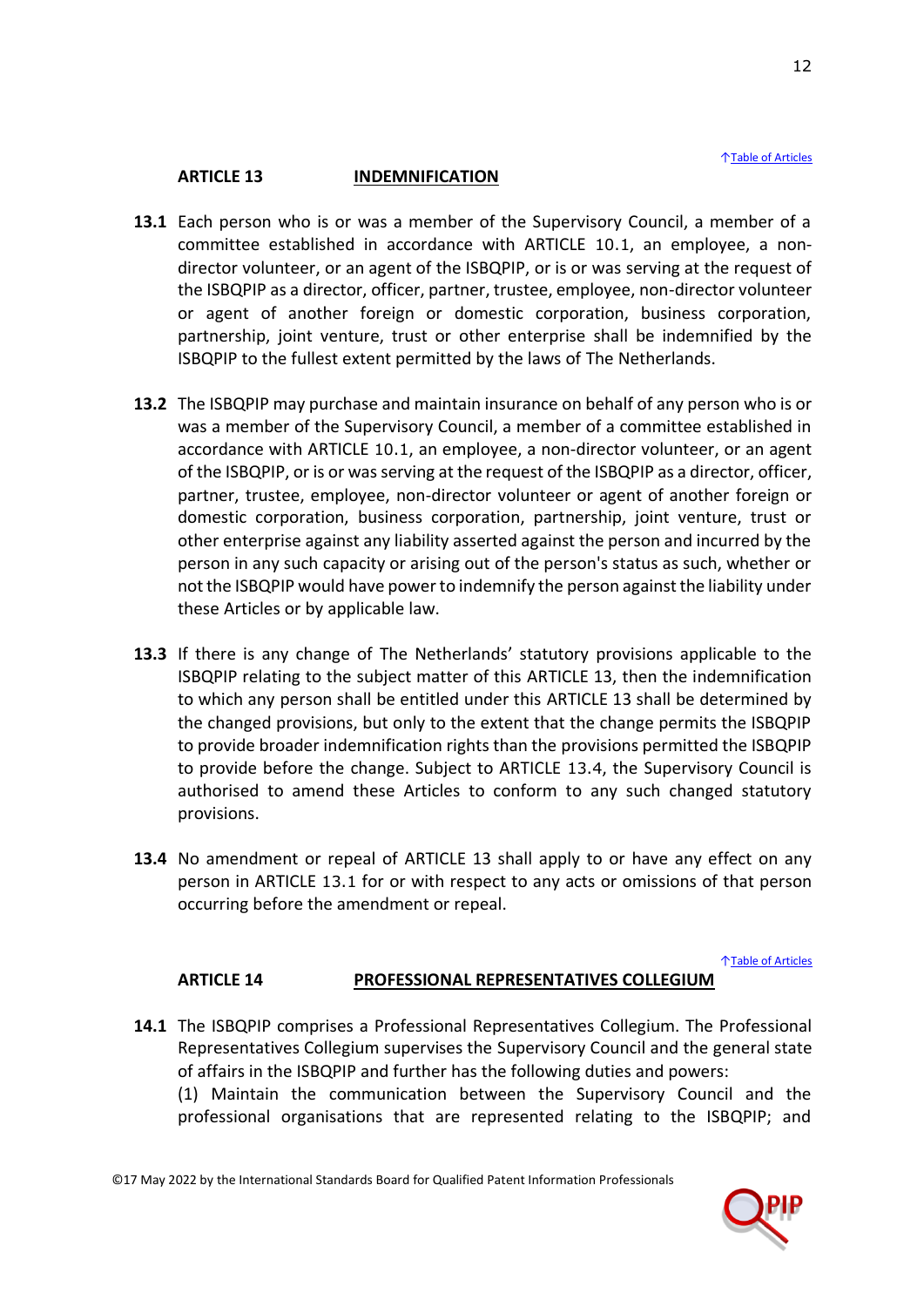- (2) Nomination, suspension and removal of members of the Supervisory Council.
- **14.2** The Professional Representatives Collegium also will act as a sounding board for the Supervisory Council.
- **14.3** The Professional Representatives Collegium will evaluate the policy of the Supervisory Council at least once in each calendar year and agree on discharge of the members of the Supervisory Council for their decisions and business conduct during the previous calendar year. The Professional Representatives Collegium will draft a report which will be made available together with the annual report from the Supervisory Council in accordance with Articl[e 4.1a](#page-4-2) and the financial report from the auditor in accordance with Article [15.4](#page-14-5) to all ISBQPIP associated persons as defined in Articl[eARTICLE 5.](#page-7-0)
- **14.4** The Professional Representatives Collegium consists of at least three members.
- **14.5** The members of the Professional Representatives Collegium shall be appointed for a term of five (5) years.
- **14.6** The members of the Professional Representatives Collegium cannot be members of the Supervisory Council, nor can they be employed by the ISBQPIP.
- **14.7** The Supervisory Council will timely provide the necessary data to the Professional Representatives Collegium for being able to perform their duties and will provide any member of the Professional Representatives Collegium all information relating to matters of the ISBQPIP. The Professional Representatives Collegium is entitled to inspect the records, documents and other data carriers of the ISBQPIP.
- **14.8** Membership of the Professional Representatives Collegium ends through: a. death;
	- b. retirement;
	- c. appointment as member of the Supervisory Council of the ISBQPIP;
	- d. employment by the ISBQPIP;
	- e. loss of right to dispose of his property;
	- f. termination by the court;
	- g. termination by the Professional Representatives Collegium.
- **14.9** A decision on termination as indicated in Article 14.8 will be taken unanimously in a (digital) meeting of the Professional Representatives Collegium. In the meeting all members of the Professional Representatives Collegium need to be present or represented, except for the member whose termination is decided on. Said member will be given the opportunity to be heard before the decision is taken.
- **14.10** The Professional Representatives Collegium may decide to suspend a member of the Professional Representatives Collegium. A suspension that is not followed by a decision on termination within three months will end by the expiration of said term.

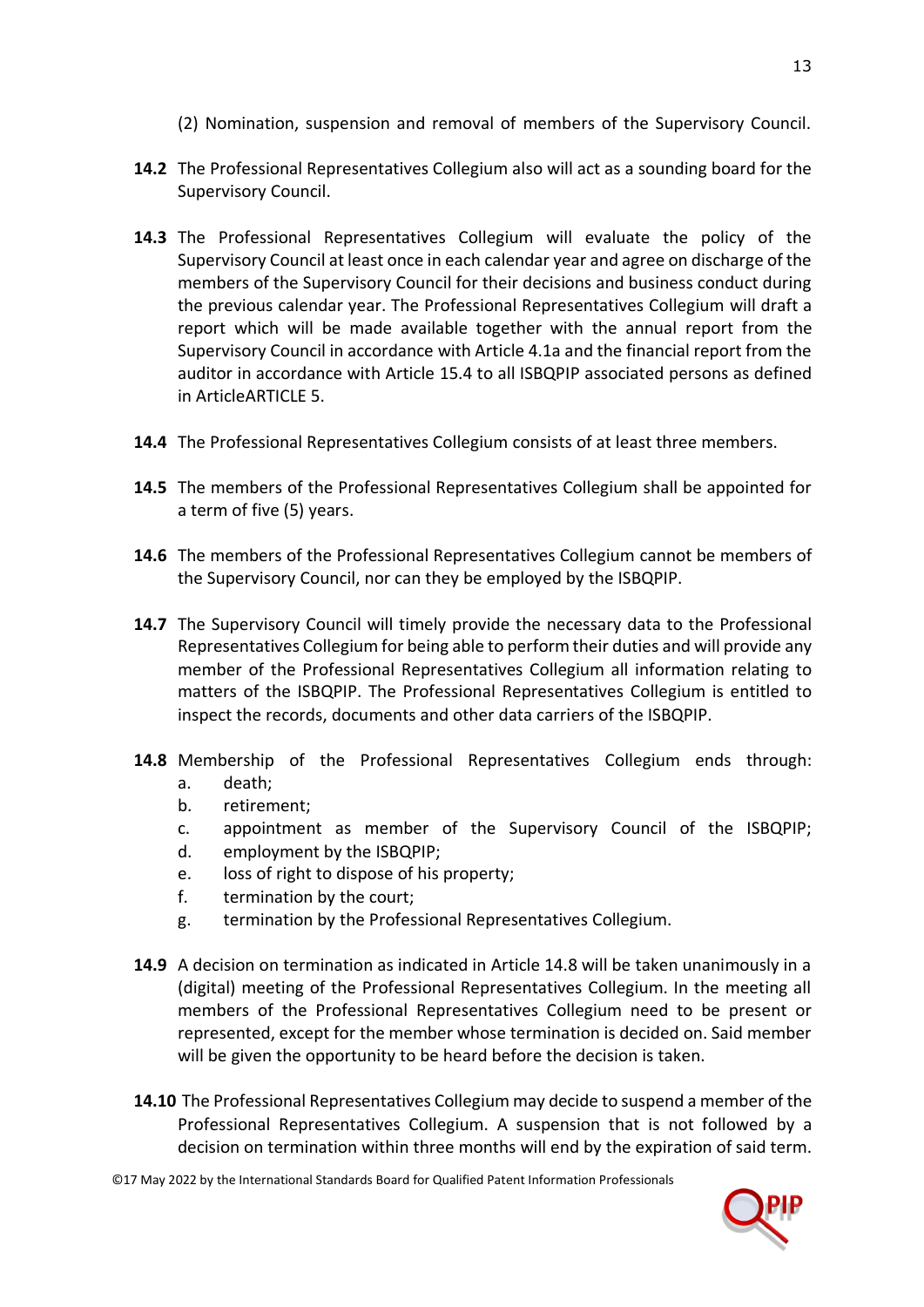Before the decision to suspend is taken the Professional Representatives Collegium will consult the Supervisory Council on the situation. The member to be suspended will be allowed to comment on the intended decision.

- **14.11** The Professional Representatives Collegium will meet at least once each calendar year.
- **14.12** Meetings of the Professional Representatives Collegium will be held at a location determined by the chair of the Professional Representatives Collegium or his substitute, or in a digital surrounding or, if all members agree, in a different way.
- **14.13** The members of the Professional Representatives Collegium are not remunerated for their activities. They have a right to be compensated for expenses made while performing their duties if reasonable and not excessive; these compensations should be taken into account and clarified in the annual financial statement.
- **14.14**In the event of absence or inability of one or more of the members of the Supervisory Council, the remaining members are charged with the entire management. In the event of absence or inability of all members of the Professional Representatives Collegium, the ISBQPIP will be managed temporarily by the chair of the Supervisory Council.
- **14.15**A member of the Professional Representatives Collegium who has a direct or indirect personal interest that conflicts with the interests of the ISBQPIP shall immediately report this to the chairman of the Professional Representatives Collegium and provide all relevant information.

The other members will decide whether there is an interest that conflicts with the interest of the ISBQPIP, in the absence of the person concerned.

A member of the Professional Representatives Collegium shall not participate in the deliberations and decision-making if the member concerned has a direct or indirect personal interest that conflicts with the interests of the ISBQPIP.

If, as a result, no decision can be taken due to a lack of quorum, the decision will nevertheless be taken by the Professional Representatives Collegium with a written record of the considerations on which the decision is based.

**14.16**The Professional Representatives Collegium shall discharge its members for their decisions and business conduct during the previous calendar year in accordance with the procedure established by the Professional Representative Collegium.

↑[Table of Articles](#page-1-0)

## **ARTICLE 15 FINANCIAL YEAR AND ACCOUNTING**

- <span id="page-13-0"></span>**15.1** The financial year is from January 1 to 31 December of the same year.
- **15.2** The Treasurer shall maintain proper accounts of all ISBQPIP funds giving a true and accurate record of all transactions of the ISBQPIP.

©17 May 2022 by the International Standards Board for Qualified Patent Information Professionals

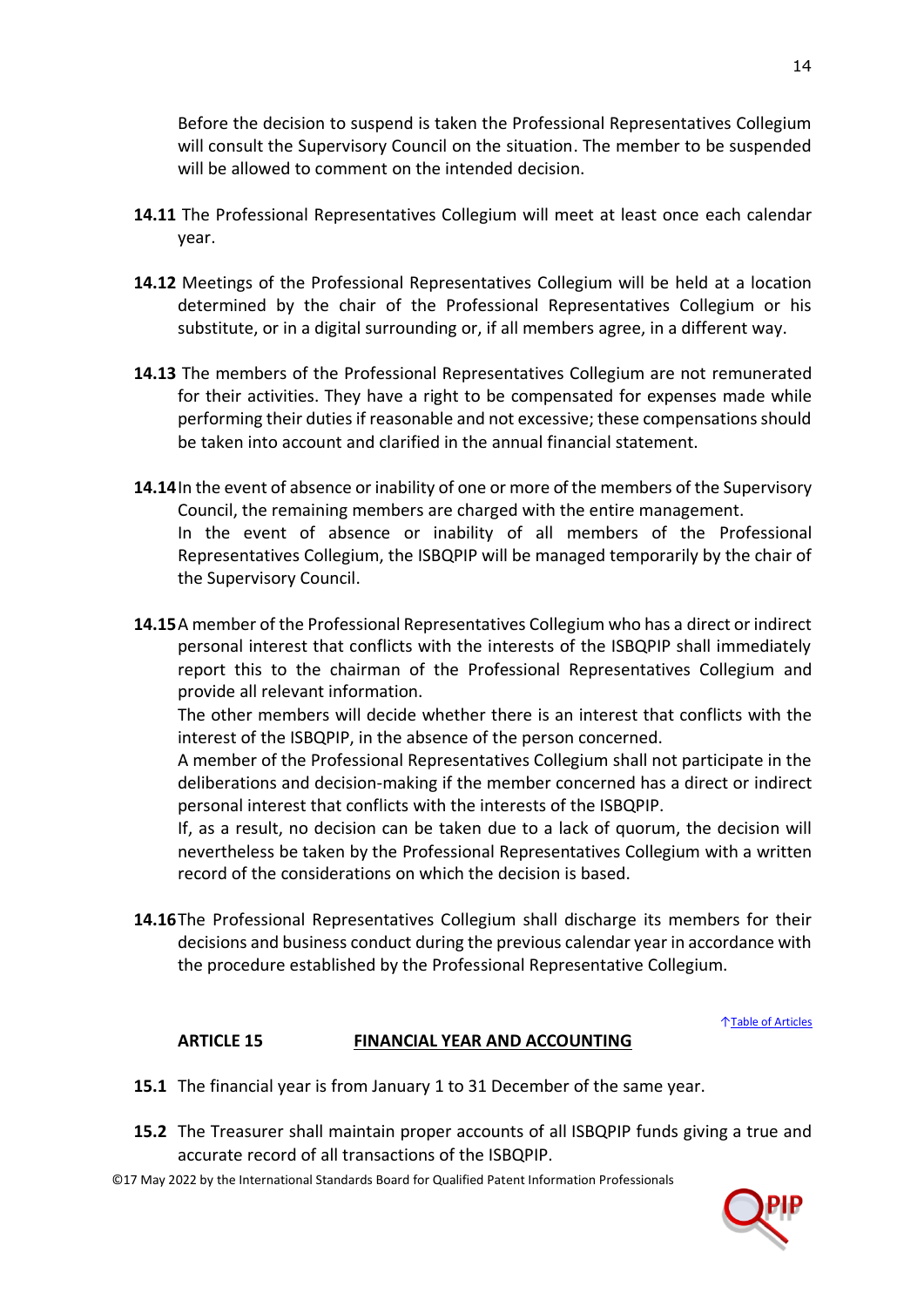- **15.3** The Treasurer will establish an annual budget proposal and will provide this to the other members of the Supervisory Council for approval.
- <span id="page-14-5"></span>**15.4** The Treasurer will provide the financial statements including a balance sheet and a statement of income and expenditure to the auditor. After the auditor has established a financial report, the Supervisory Council will make the financial report together with the annual report in accordance with Article [4.1a](#page-4-2) available to the Professional Representatives Collegium.

↑[Table of Articles](#page-1-0)

## **ARTICLE 16 AUDITOR**

- <span id="page-14-0"></span>**16.1** The Supervisory Council shall select an auditor to certify the financial statements established by the Treasurer in accordance with ARTICLE [15.4.](#page-14-5)
- **16.2** The auditor shall be selected from year to year. He/she shall be eligible for reselection.
- **16.3** The auditor shall be an expert in book-keeping and accounting.
- **16.4** The professional charges to be paid to him/her will be agreed between the Supervisory Council and the auditor.

↑[Table of Articles](#page-1-0)

## **ARTICLE 17 LANGUAGE**

<span id="page-14-1"></span>All verbal, written and printed correspondence provided in person, in print or electronically by or to the ISBQPIP shall be in English.

↑[Table of Articles](#page-1-0)

#### **ARTICLE 18 AMENDMENT OF ARTICLES OR RULES**

<span id="page-14-2"></span>Amendments of the Articles or Rules shall only be made following a decision by simple majority of all members of the Supervisory Council.

↑[Table of Articles](#page-1-0)

## **ARTICLE 19 CONFLICT**

<span id="page-14-4"></span><span id="page-14-3"></span>In the event of discrepancy between the Rules and the Articles, the Articles shall prevail.

↑[Table of Articles](#page-1-0)

**ARTICLE 20 HARDSHIP / FORCE MAJEURE**

©17 May 2022 by the International Standards Board for Qualified Patent Information Professionals